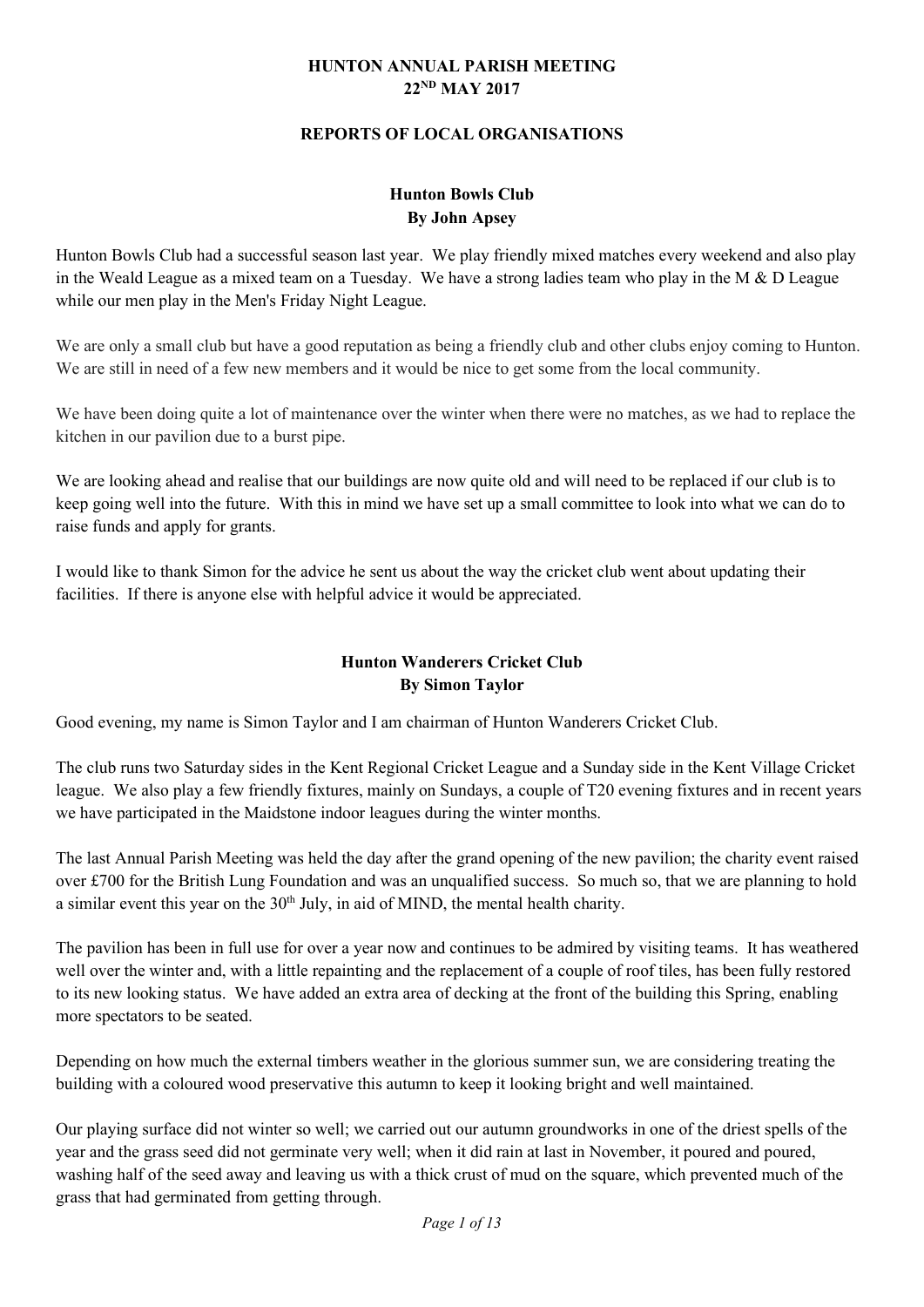Thankfully, the square is at last starting to recover, partially due to the recent rainfall and in part due to the efforts of our new ground manager, Simon May, who has taken on the thankless job of preparing wickets for our teams every week.

Last year we obtained grant funding, thanks to the ECB and our local County Councillor, Paulina Stockell, for a new set of wicket covers to help us get games on when the forecast is for rain in the days prior to a match. It did take us a while to work out when to put them on and take them off, and this led to a series of infamous exchanges between captains and the ground preparation team which became known as "Covergate".

As far as our teams our concerned, our Saturday 1<sup>st</sup> XI held its own in Division 1A Central of the Kent Regional Cricket League, our Sunday XI were promoted for the fourth season in a row to Division 3 of the Kent Village Cricket League and our Saturday  $2<sup>nd</sup> XI$  offered the opportunity for the old crocks and youngsters to enjoy getting thrashed by the second XIs from much stronger clubs – still they came back for more, so must have enjoyed it.

To end on a serious note, we have just conceded our first Sunday league game of the season (the first time we have conceded a Sunday game for nearly 10 years) due to lack of players – only 3 made themselves available for this particular fixture. We hope this is a one off, but against the background of a nationwide decline in recreational cricket, it is quite worrying. We know of 4 or 5 teams who folded completely last year and we are currently playing teams that used to have 3 or 4 sides and now only have one or two. There does seem to be an underlying trend – county matches are being played in virtually empty grounds and the only formats of the game that attract large crowds are test matches and T20 games.

When we launched our bid for funding for a new pavilion in 2014 our objective was to grow the club, but it now seems that, at least for a few years, we will do well to continue to run 3 sides.

This leads me to my rather obvious closing statement, which is that if there is anybody within the village, or indeed from within a 250 mile radius, who you know would like to pick up a cricket bat or ball and play at our lovely ground, please ask them to get in touch.

### **Hunton Village Club By Philip Nichols**

Since the last report there has been quite a lot of activity at the Club which continues to be used by different sections of the community and is gradually seeing its use change from its historical links, dating back to 1956, from a Working Men's Club to a true village centre. The Club hosts yoga classes, WI meetings, the Book Group, the Gardening Group, Needles and Natter gatherings, two darts teams, quiz nights for the Pre School, Bowls Club and Club itself, the starting point for Village walks followed by a light lunch, Karaoke nights, wine tasting evenings, seasonal lunches, the Pop Up Shop and we even had a beer and cider festival last year. The wine tasting and supper nights have also been extremely popular and we are extremely grateful to Graham Ashlin and his company's generosity in donating the wines, not forgetting the efforts of Lesley and Roger Lee and their band of volunteers who provide the excellent supper. The Club is also available for member's private hire, Shirley Parnell celebrated her birthday with family and friends just last Saturday.

The past year has seen the finances take quite a beating, with funds being spent on a new central heating boiler and oil tank plus replacement of all the surrounding flat roofs, roof insulation and refurbishment of the gabled tiles. The total costs were in excess of £20,000 and is testament to all of the voluntary work and fund raising events that have taken place over the past few years that we were able to finance these. However, that leaves the coffers fairly empty and we still have the kitchen project ahead of us. As mentioned in previous reports, we are unable to prepare any foodstuffs for sale on the premises and a kitchen is needed. It is thought that some members and volunteers could do much of the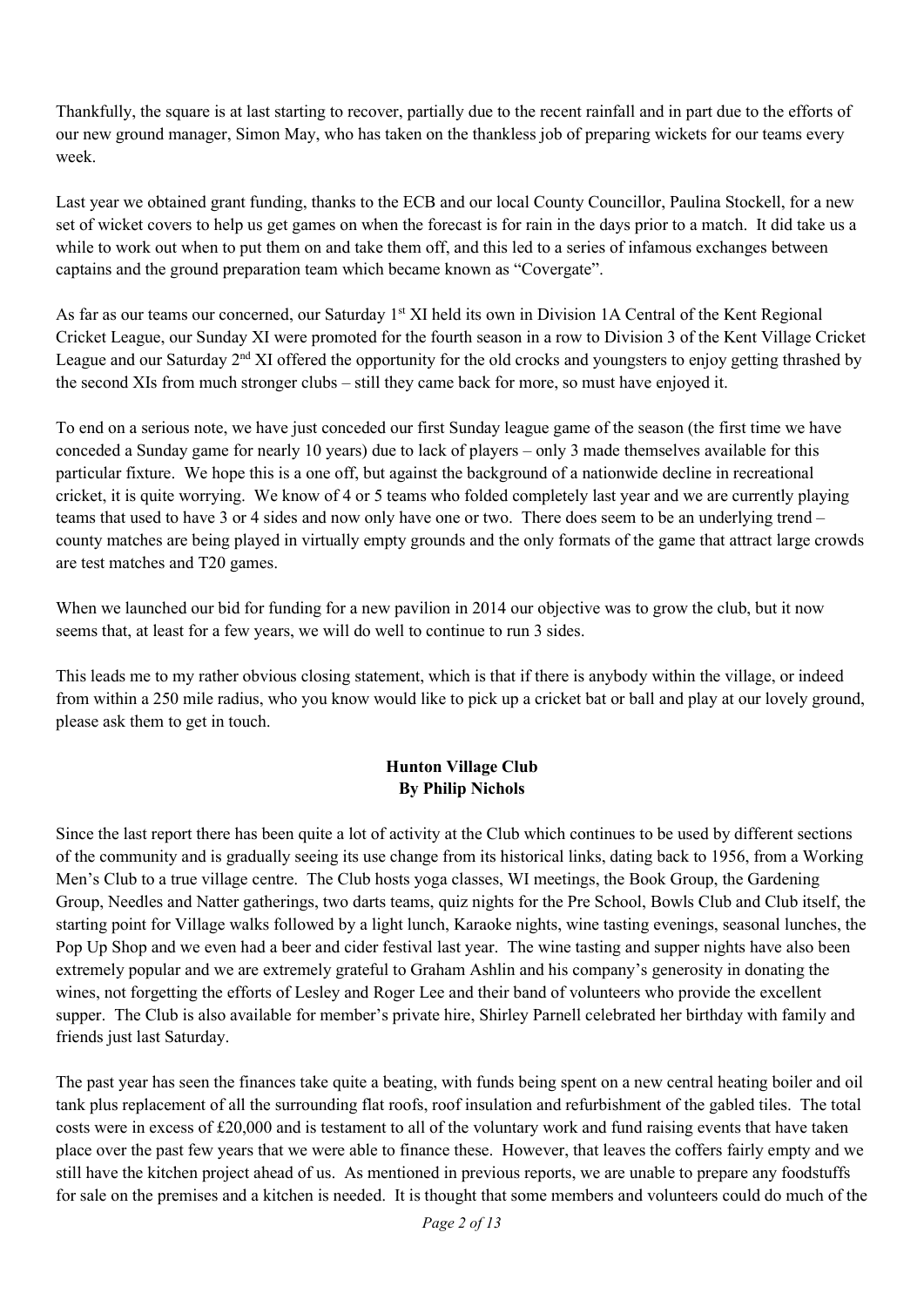work, this would keep the overall costs down. I have sent out a newsletter to members to see what help may be forthcoming but meantime we need to build up reserves again before we can commit to work commencing. As a short-term measure we have been able to save sore backs by raising the sink in the bar. The work was carried out by volunteers at little cost.

We are also aware that the frontage is in need of a facelift as the hedge is leaning into the public footpath. However, the cost of removing the hedge and holly tree stumps by the entrance and replacing them with a picket style fence is currently too expensive for us. We have investigated the possibility of obtaining grants for some of these projects but this has proved very difficult as we do not have a charitable status and being a members' club creates obstacles for such things. We have a Club Premises Licence for the sale of alcohol and that determines that we remain a members' club.

The Club is a big asset to the Village and we can all be proud of our achievements in keeping it running on a voluntary basis for so long.

We do need two or three more volunteers to help run the bar, just one session per month would be helpful. We also need some more help on the Management Committee. I took back the role of Club Secretary when Liz could not continue after just one year and I am also Chairman. I resigned as Chairman at the last AGM in December but as there were no volunteers to take over I agreed to continue for a few months until a replacement is found. Unfortunately, to date no one has come forward and I will not be continuing into 2018. I believe I am correct in saying the Club cannot legally function without a Secretary or Chairman. The roles are not particularly onerous and I am quite happy to continue with much of the practical work, such as beer line cleaning etc, so I sincerely hope someone will come forward.

Finally, I would like to thank all of the volunteers that have helped to keep the Club functioning by raising money and helping out at the various events. The work, time and effort are greatly appreciated not just by me but the whole community.

## **Hunton Club Book Groups By Tricia Nichols**

The book group continues to survive and we are now in our 12th year. From the original group of about 10 we grew and later formed a second unit. We discovered that too many in a group was not conducive to good discussions as, with the way of women, alternative conversation erupted and the theme moved away from books! The two groups continued running until membership in both groups began to dwindle. This was due to various reasons including members moving from Hunton and other commitments taking precedence. So, last July the two groups combined bringing our number to 8. We continue with this number and discussion works well.

Yalding Library continue to supply the books to us monthly which is an absolute boon and we are grateful to the staff there who are so accommodating in gathering our suggested books from across Kent. We read a mixed variety and it is interesting to note differing opinions. Among the books most enjoyed this past year are The Unlikely Pilgrimage of Harold Fry by Rachel Joyce and The Children Act by Ian McEwan.

You may have noticed that The Herald does not always publish a book review. We spent many of the 12 years ardently writing a review of each book but have sadly neglected this task. So they may display our findings at Yalding Library, the staff there have requested that a small account be written by all the book groups they support. We have met this request and so, in future, will share this with The Herald.

We hope to continue our monthly meetings at the club and promise you that we do indeed discuss the books before we allow nature to take over and female gossip begin.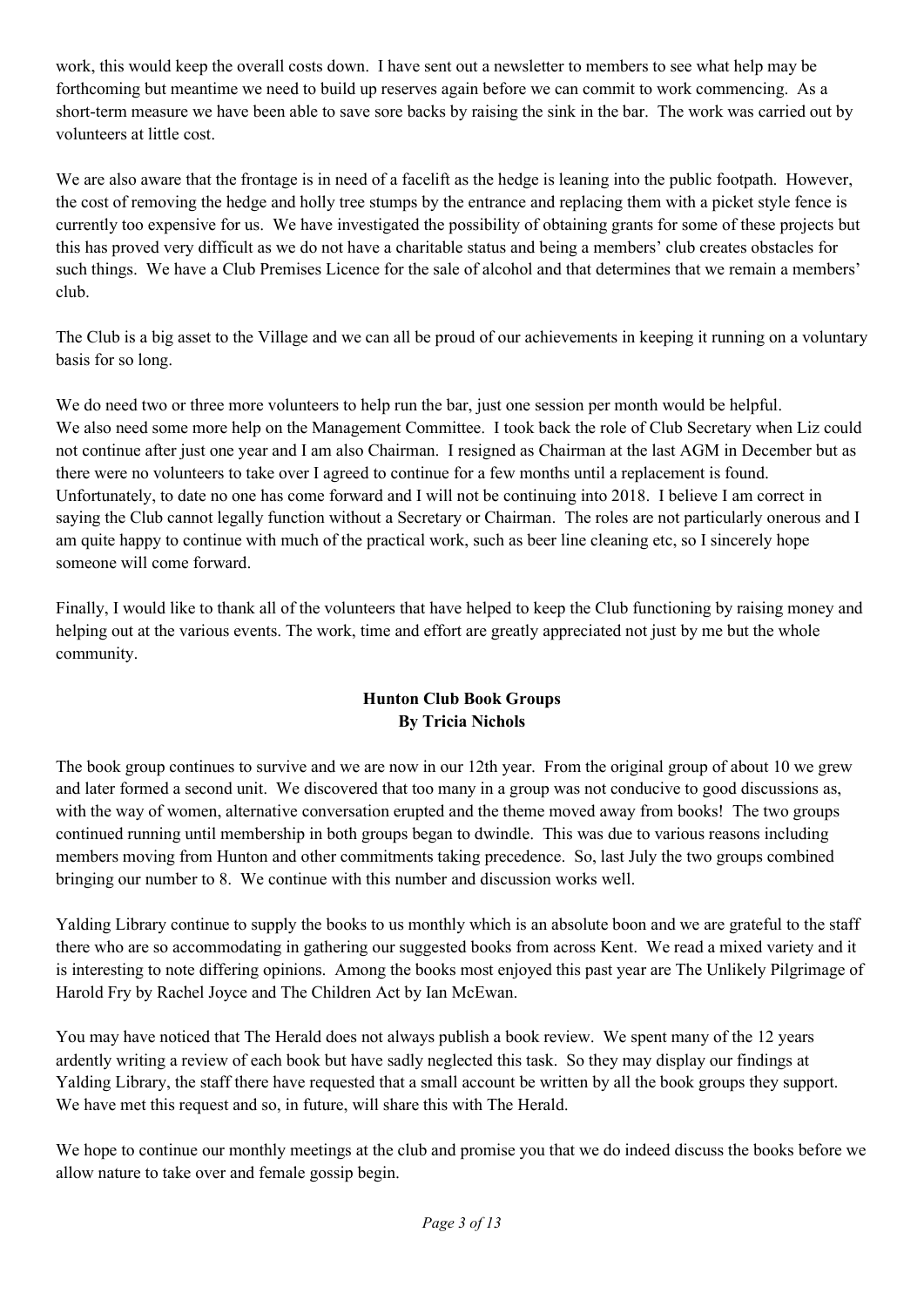### **Huntonwatch By Steve Wyles**

In our fourth year, membership numbers have remained steady with a few people moving out of the area and a few newcomers joining.

We have seen the usual mixture of scams, thefts from outbuildings and gardens and general minor crimes being reported from the surrounding villages, although once again Hunton seems to have been impacted rather less than some other areas. Sadly though, we have seen a few more incidents than in previous years. These include theft of tools from a rear garden, theft from the boot of a parked car, attempted theft of tools and equipment from a parked truck and the attempted theft of dogs from a locked enclosure (the latter two involving the same vehicle). In addition, we have had two incidents at the village hall where police have had to attend private functions being held there. In one of these (the charity rave), there were a number of injuries to attendees (sadly the CCTV recording had been overwritten before the police were able to view it) and in the second, a teenage party got out of hand (this time police were able to review the CCTV footage captured by the security cameras).

At this point in time, Huntonwatch is still unable to help with the viewing of CCTV recordings so the responsibility for this remains, rather unfairly, on just one person's shoulders.

We have received a number of calls and reports about vehicles being seen in suspicious circumstances and people trespassing on private property. The information provided was passed to the police and added to their database for analysis and action, as and if required.

It seems that police funding is hitting us here in Hunton, as it is nationwide, and we are now on our sixth PCSO since starting in 2013. We have recently met our newly appointed PCSO (Jasmine) and will continue to work closely with her as we have with her predecessors.

Whilst a major focus of Huntonwatch is to do with reporting and reducing crime, we also try to provide a community support network.

Last winter was, fortunately, a kind one weather wise and although we once again had a number of 4x4 owners who had volunteered to help out should the need arise, there was no need to call on their services. We will, once again, be seeking volunteers to be on standby for the coming winter.

We have helped with the reporting of lost animals and the reuniting of six dogs and three pigs with their owners. We have reported sheep and horses in difficulty, allowing their owners to come and deal with the problem and tried to identify the owner of a deceased cat – sadly without success. In one particular incident, we worked very closely with the Traveller community to reunite a lost dog with its owner.

This year, Huntonwatch has taken on the responsibility for maintaining a record of all road safety incidents reported in the village - to include near misses, actual collisions and disruption caused by large lorries using our narrow lanes. The database is made available to the Parish Council at regular intervals to assist with their work on trying to make our roads safe for all users.

Huntonwatch continues to be active and enthusiastic and we are very grateful to the entire team for their invaluable support.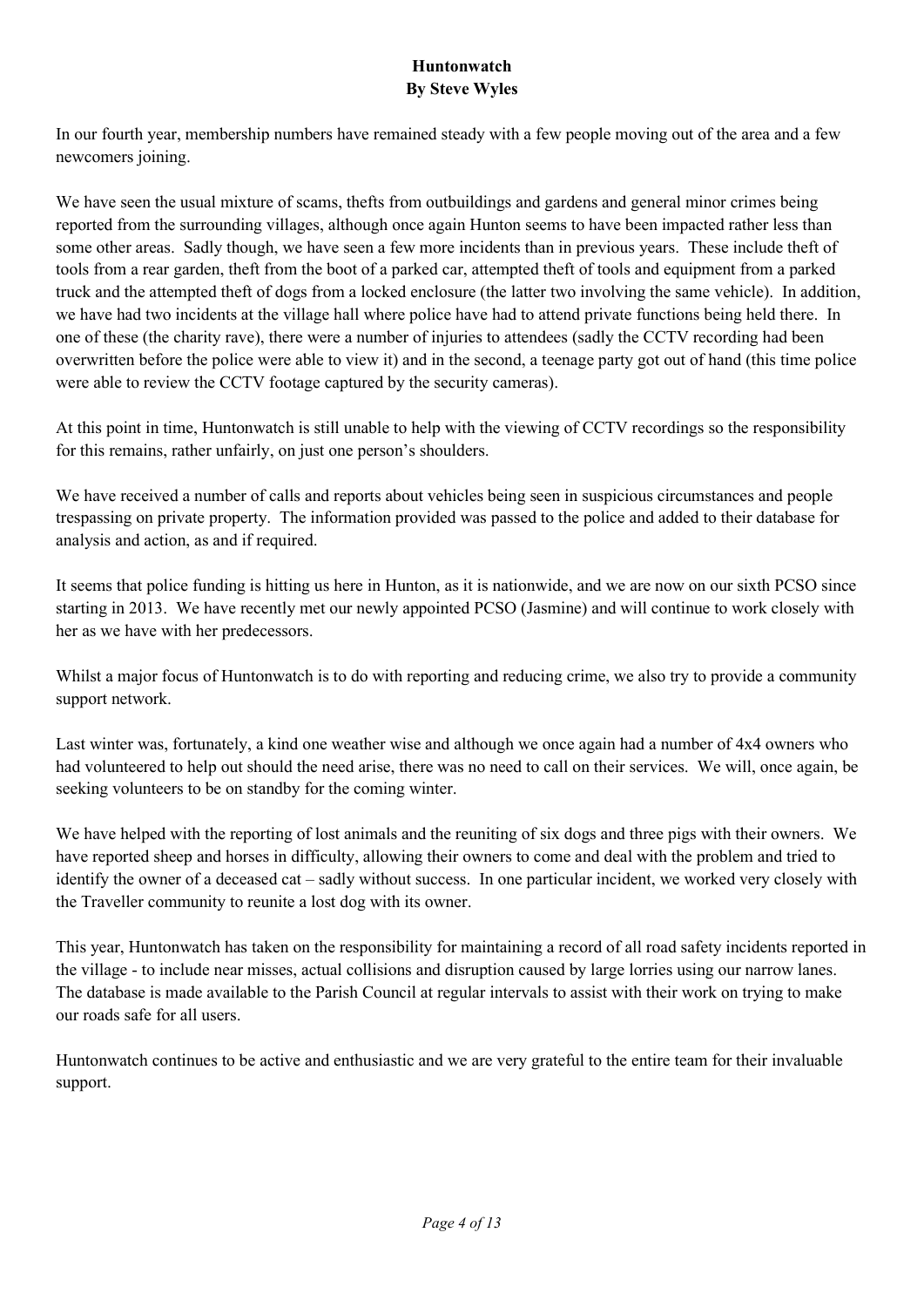# **Hunton Herald By Helen Ward**

It's been another busy year at The Herald with much going on in the village. We hope you've found our reports informative and interesting. We're grateful to the various organisations and individuals within the village who keep us updated with news of their events and activities – we do rely on your contributions so please keep them coming!

Being a monthly publication, there are sometimes events organised (and cancelled) at short notice, and other news emergency road closures for instance - that don't make it into the Herald. You'll find the most up to date information on the Hunton Facebook page and community group, by following our Twitter account or on the Hunton website, all of which are updated regularly by the Herald team.

Our Local Business Directory that was introduced last year has been well received and a new 2017/18 edition went out for the first time with the May Herald. We have a number of new advertisers, so please do take a look and support them when possible, as it is this advertising revenue that pays for our production costs and allows us to make donations to good causes within the village. After two successful years of advertising we do have some funds available, so if you have any suggestions of where a small donation would benefit the village, please do let us know.

Whilst on the subject of advertising, we must thank Sue Pinks, our advertising coordinator, for her hard work and innovative approach – she has been a great asset to the Herald team. However, she wishes to step down and we are looking for someone willing to take over this crucial role. If you know of anyone who might be interested, please speak to me or Sue and we can give you more information as to what's involved.

Thanks must also go to the rest of the Herald team – Dudley Farman, Lisa Halliday and James Forster – for their valuable work behind the scenes doing the layout, organising the printing and deliveries and managing our finances, as well as the many people throughout the village who deliver the Herald each month.

We look forward to bringing you more community news in the coming year. If there is anything you would like us to include or if you have any suggestions for improvement, please do get in touch.

### **Speedwatch By Helen Ward**

The Speedwatch team has been active over the last year, carrying out 16 hour-long sessions in total. We have recorded in excess of 150 speeding vehicles, which is those travelling at 35mph or over in the 30mph limit on West Street. Twelve letters of advice have been sent by the police as a result, six to drivers who have been reported on more than one occasion and six to drivers travelling at excessive speed, in this case between 45 and 55 mph. During 2017 we have seen a slight decrease in the average speed of vehicles and I'm pleased to report that we have not seen any excessive speeders, with the fastest recorded being 42mph.

The temporary 20mph limit outside the school has now been made permanent with flashing lights and improved signage and we hope that drivers will take note and reduce their speed accordingly.

It is clear from the data we have gathered that when the Speedwatch team is out regularly it does have an impact. It's important that we continue to maintain a roadside presence, particularly as the volume of traffic through the village is likely to increase with large numbers of new houses being built locally.

However, as the current volunteers all lead very busy lives, it is becoming increasingly difficult to put a team together and we have managed only three sessions this year so far. We urgently need more volunteers and also someone with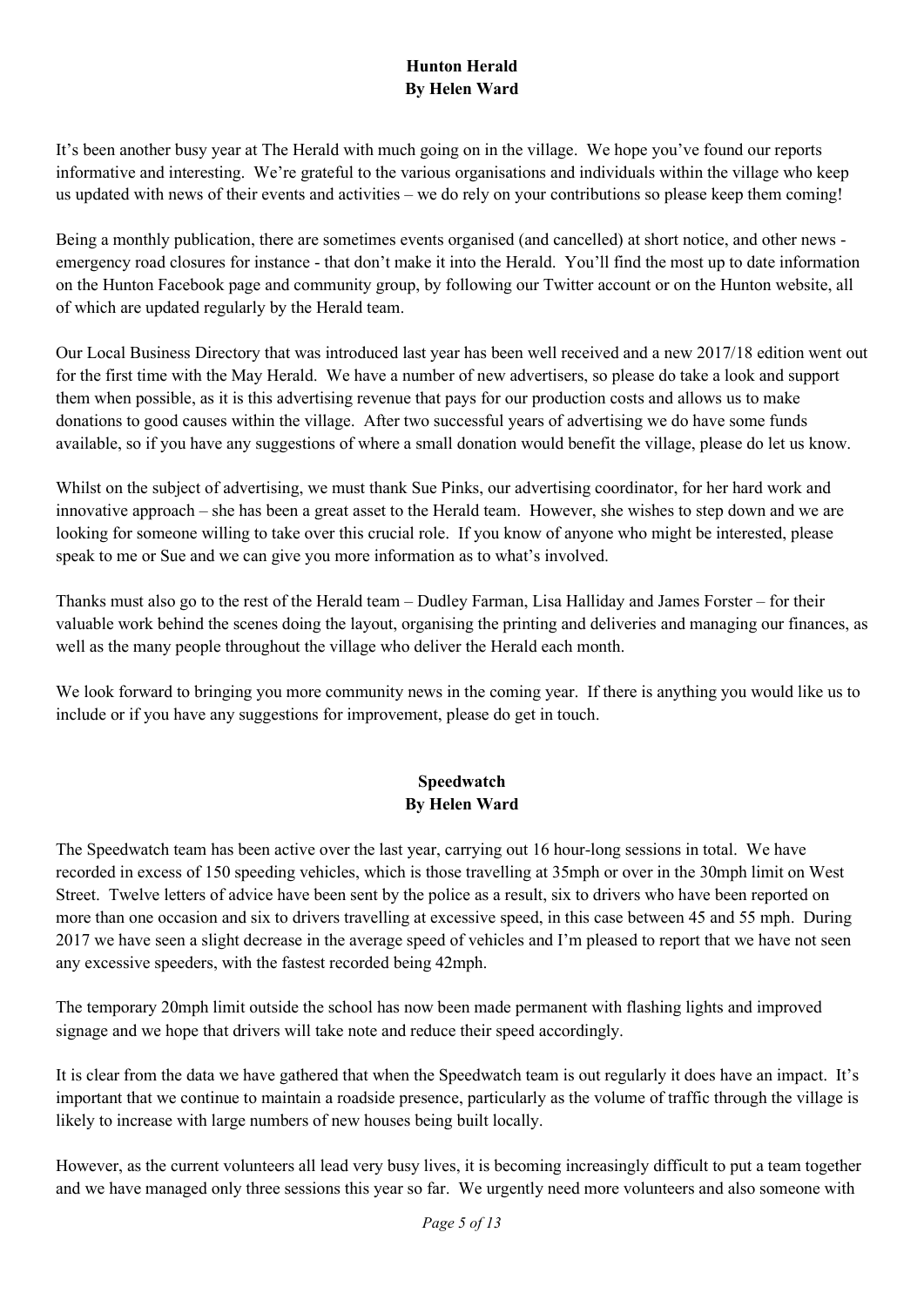basic computer literacy willing to coordinate the sessions. I took over as coordinator temporarily when Steve Wyles stepped down last summer but am finding that I really don't have the time and need someone else to take on this role.

As things stand currently, the Hunton Speedwatch is at risk of folding, so I would ask anyone concerned about speeding in our village if they would consider giving a little of their time, even if it is only an hour here and there.

## **Lorry Watch By Jonny Goddard**

Lorry Watch is a joint project between KCC, Kent Police and local parishes and involves volunteers who record details of any HGVs that are seen within a restricted weight limit zone. We are now running Lorry Watch in Hunton because of the high level of HGV traffic that passes along East Street from Redwall Lane and Marden.

Details of all lorries seen within the zone are passed to Kent Police who use the registration number to obtain the contact details of the company that owns the truck. If the vehicle is seen more than once in the restricted zone the company is contacted by the Police.

If the vehicle is legitimately accessing an address within the restricted zone and has used the shortest route within the zone to get there then the local parish is informed, but if the HGV is breaching a weight restriction and does not have business in the area or is merely passing through the restricted zone, then the company concerned is warned by Police.

We have also collected HGV data from Mike Summersgill, who lives opposite the Redwall Lane junction, and Helen Ward, who lives at the Amsbury entrance, and I have combined this with Lorry Watch data. Since April 2016, there have been 86 HGVs seen on Hunton's roads. It's obviously highly likely there have been many more than that, but they have gone unrecorded.

Further to the HGV issue, Hunton Parish Council is applying to KCC to move the 7.5 ton sign from the bottom of Hunton Hill on East Street along the road to just beyond the exit of Amsbury Farm. In this way we want to commence the weight limit zone at Amsbury Farm so HGVs can access the address via Hunton Hill without entering a restricted zone. Consequently, if HGVs are seen on any other part of the East Street weight limit zone approaching from the east, then they will be in clear breach of the weight restriction because they should access via Hunton Hill.

## **King George V Playing Field Committee By Simon Taylor**

Good evening, my name is Simon Taylor and I am chairman of the King George V Playing Field Committee.

For those of you unfamiliar with its purpose, the committee is responsible for administering and maintaining the playing fields next to the village hall. The Field was acquired by the Parish Council in 1937, dedicated to the memory of King George V and is held upon charitable trust to be used in perpetuity as a playing field for the local community. As such, it is one of the focal points of the village, particularly considering its location next to the Church and the Village Hall.

The committee meets once every 2 months, including an annual meeting at which we walk round the field, note any items that need attention and set out our objectives for the next year.

It comprises trustees from each of the sports clubs that use the field, from the parish council and also co-opted trustees from the village.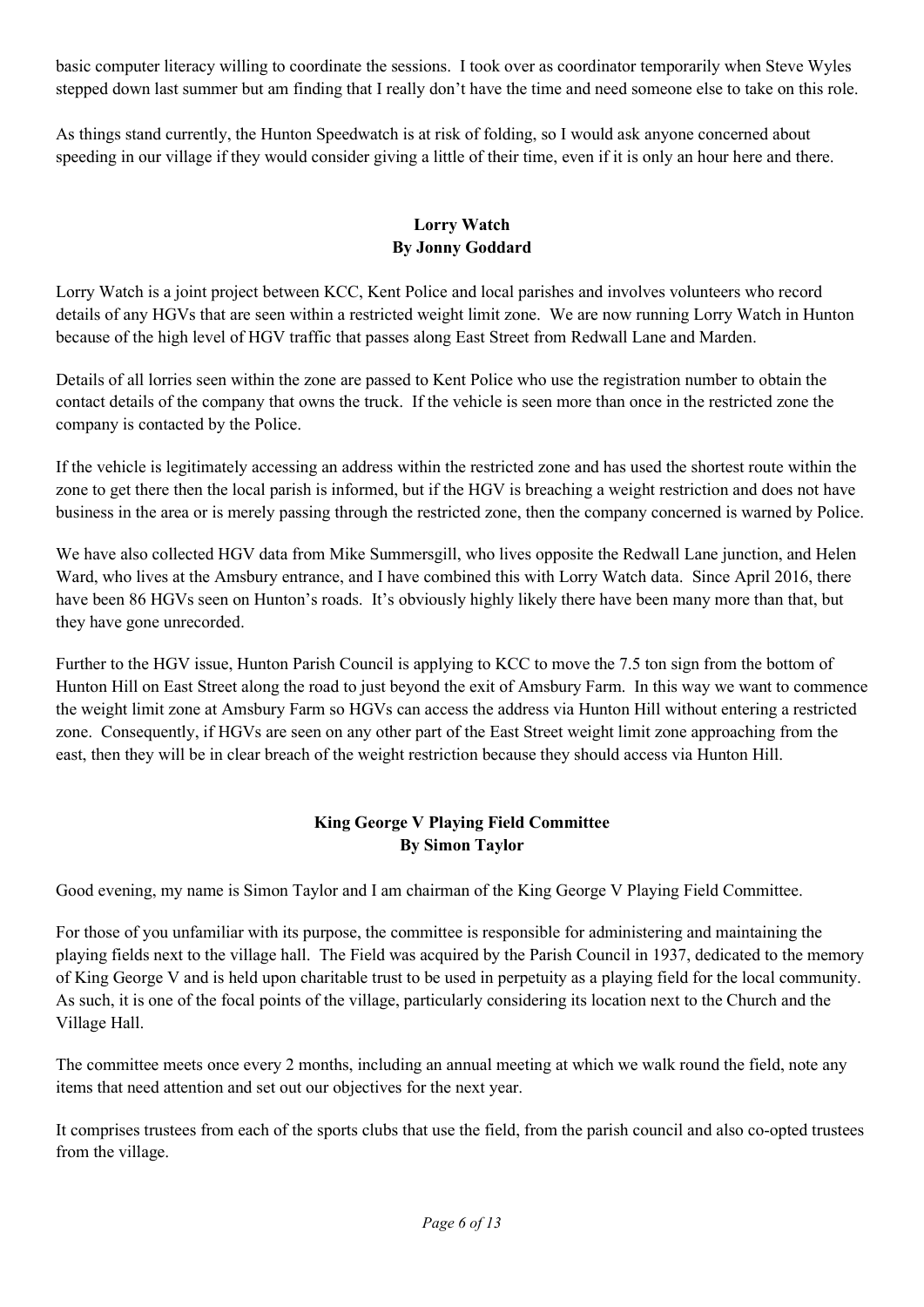This year, I took over as chairman from Danny Peacock, to whom I would like to extend my thanks for his hard work in previous years.

Since the last Annual Village Meeting, we have addressed a number of items in an effort to improve the amenities at the field.

- A new pedestrian gate has recently been installed at the field entrance to match the field gate and post and rail fencing abutting the car park, installed in April 2016;
- In the light of some problems with bin emptying we have changed contractor from Maidstone Borough Council to RIP Cleaning Services at a saving of approximately £1,400 per year;
- We have reviewed the contract for grass cutting to ensure that the field is cut at appropriate times during the year;
- We are currently in the process of applying for funding for the provision of new play equipment; originally, we were looking to replace the existing multiplay unit with a twin tower wooden unit but the costs seems disproportionately high, so we are currently considering the resurfacing of the area around the multiplay, some renovation work to the unit itself and the installation of a new nest swing and safety surface between the multiplay unit and the field boundary;
- The field boundaries have been tidied up with the assistance of Robert Cox, who has undertaken various cutting, strimming and clearing jobs for us;
- We have liaised with the Parish Council and the Tree Warden, Mike Summersgill, in the commission of an audit of the trees on the field for safety and condition. A number of trees needed attention and I'm sure Mike will elaborate in his report. One large tree, a rather splendid Turkey Oak, is unfortunately looking quite the worse for wear;

We try to keep up with routine matters – moles and rabbits are the best example – although our small furry friends seemed determined to outwit us whatever we do. Personally, I think a small tactical nuclear weapon may prove to be the best option, although the collateral damage probably doesn't justify this approach.

In conclusion, I'd like to thank my fellow committee members for their input and contributions both on a practical level and also at our meetings, which are always entertaining and sometimes quite lively.

# **Hunton Parish Plan Steering Committee By Annette Trought**

The Parish Plan Steering Committee in in its seventh year and oversees the projects which were priorities voted for by village residents, including both the condition of the highways and the speed and volume of traffic. The remit of the Committee is to ensure timely delivery of project outcomes; sourcing and application for relevant funding; engagement with the Parish Council to ensure their awareness of plan priorities and to seek support and advice. The Committee started off meeting six times a year, but meetings are now twice a year as so much of the Parish Plan work has been embedded in the village.

Highways and transport are the top area of concern for residents. The Parish Council continues to work on these concerns. The Parish Plan led to the formation of the Hunton Speedwatch group. This group has been very active but is currently struggling to find enough new members to continue.

The Community Orchard saw the erection of new rustic chestnut fencing and 3 gates last year. These were funded from the Kent Orchards for Everyone Project of which Hunton is one of 15 orchards receiving Heritage Lottery Funding. Hunton Engineering have generously donated a bench and table which will be in situ during the summer. The group is looking at the provision of 1 or 2 more similar tables with seating.

Other workgroups and projects currently active are: litter picking; Fete; Pop Up Shop; Neighbourhood Watch; Communications Strategy. Our communications strategy has seen the development of the Hunton Facebook page and the Hunton Community Facebook page.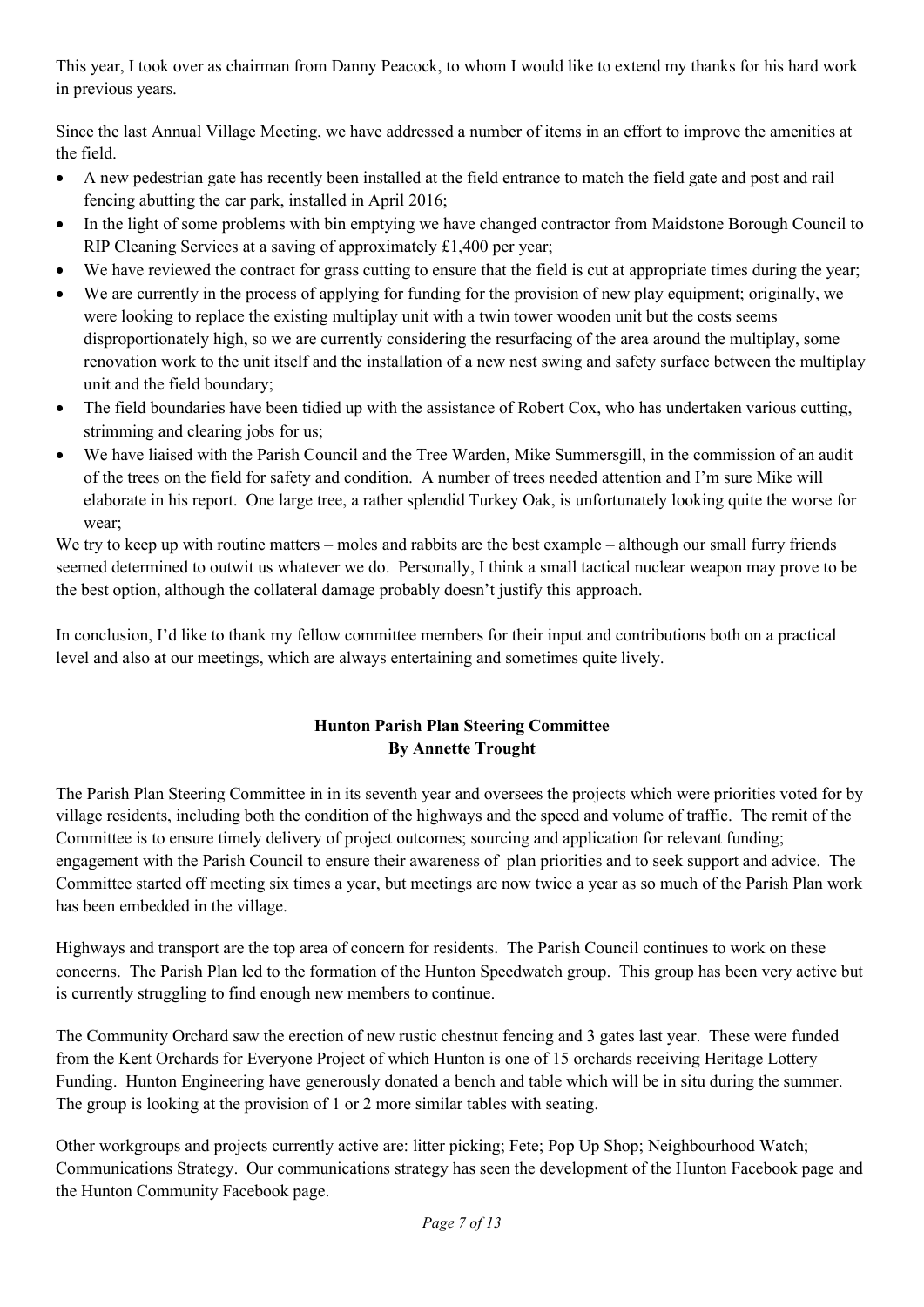### **Hunton Litter Picking Team By Di Martin**

Litter is a huge problem not just for Hunton but countrywide. I am pleased to say we have a very reliable team of volunteers who are prepared to give up their time to keep our village tidy. The roads around the village are very busy and quite dangerous in places, making clean ups very hazardous so I am inclined to put volunteers cleaning in areas where they know the road. Several residents also carry out occasional clean ups under their own steam and I am very appreciative for this.

Since the last Annual Parish Meeting we have carried out three further clean ups in the village.

The first was on 11 June 2016 and 15 people volunteered for this. The collection for this was 30 sacks of general rubbish, car tyres and miscellaneous items.

The second one was held on 22 October 2016. There were 11 volunteers for this and we collected 23 sacks of general litter, 6 tyres, an oil drum, 1 golf trolley, 1 clothes horse a baby bouncer, plywood and assorted car body parts. The third clean-up was on 4 March 2017. This clean was part of a country wide event to coincide with the Queen's 90th birthday and was very well supported by the county. Our collection towards this was 25 sacks of general rubbish, 16 car tyres and 12 commercial gas cylinders which had been dumped in a field on the border of Hunton/Chainhurst.

I would like to thank everyone involved with the litter picks for giving up their valuable time to keep Hunton neat and tidy and I think we do a brilliant job. Our next event will be on 10 June at 10 a.m.

## **Hunton Village Hall Committee By Mike Summersgill**

The Village Hall Committee comprises 7 Trustees, two of whom are Parish Councillors and 3 others represent the Church, Village and Pre-School users, plus the Bookings Secretary & Treasurer (who manage the Hall on a voluntary basis; a Cleaner and (new) Caretaker helping with upkeep as needed).

Last year was another 'successful' year for the Hall, with 15 weddings and many other weekend events and day hires for parties, plus two Applause plays and five musical events (attended by a range of  $37 - 87$  people). The Hall is already booked for 15 weddings in 2017 (we have a self-imposed limit of 15 in a calendar year), and a couple in 2018. We have decided to hold less musical events in 2017; any surplus from such events isn't now as crucial to the Hall's funds as previously.

The Pre-School use the Hall every weekday morning and on two afternoons during term-time; Judo now use the Hall one midweek evening (for youngsters); no new midweek evening users this year.

We didn't have too many cost calls in 2016, after the significant expenditures in 2014/15 on flooring, decoration and the collapse of the sewerage plant. We did get the main hall repainted last Summer and bought new hot water boilers (the main one having failed quite recently, causing kitchen ceiling damage). We've also recently spent some funds on replacing 2 drainage manholes and clearing vegetation, and we intend to spend some more on internal redecoration in 2017, after we've installed the new blinds. We're maintaining a healthy surplus each year and building reserves up.

Medium term planning includes re-sanding the sprung floor, and possibly renovating the kitchen with Council grant aid (if available), as well as the Parish Council hopefully arranging to re-paint the outside. We are grateful to the Parish for assisting with making Community events/usage of the Hall free of charge and would again like to gratefully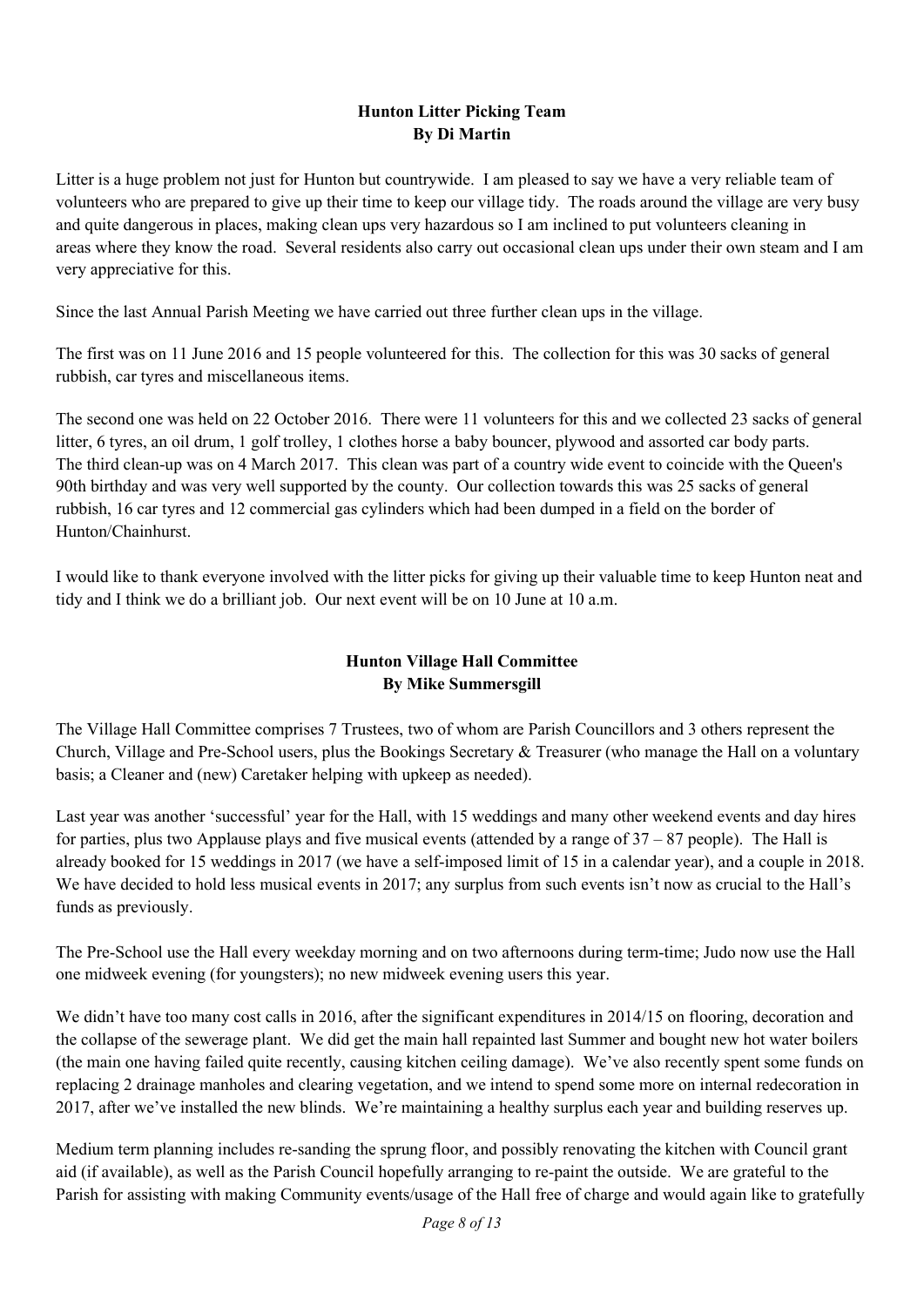acknowledge the unsung efforts of many volunteer parishioners in keeping this facility running and helping out when assistance is needed.

## **Peace Cottages Charity By Reverend Peter Callway**

Peace Cottages Charity was established in 1899 as a charity to provide housing for the elderly people of Hunton. The row of five cottages was built as an attractive single storey building on the corner of West Street and Bishops Lane, opposite the village primary school. They are surrounded by pretty gardens and the back garden overlooks fields.

The cottages are held in trust by the Diocese of Rochester and are currently occupied by five ladies.

The charity is run by a small number of volunteer trustees who meet every two months. All trustees are required to acquaint themselves with the residents' handbook and the Almshouse Association handbook which contain details of trustees' responsibilities and the regulations relating to almshouses.

The trustees are Mrs Ruth Porter, Mr Roger Sawtell, Mrs Alison Ellman-Brown, Mrs Liz Oliver, Ms Fay Joyce, Ms Celia Kennedy-Stone, and myself (Rev Peter Callway). We are delighted that Fay and Celia have become trustees and are already making a great contribution. Ruth Porter, a Trustee for 16 years, has decided to step down which we are very sad about. Ruth has made an amazing contribution.

The premise is that housing is made available for those who wish to stay living in Hunton but who are not able to finance it themselves. This provides a degree of community cohesion, as a requirement of the charity scheme is that residents of the cottages must have been previously resident or have a strong connection to the Parish of Hunton. In addition, as the residents are generally elderly, the cottages provide the benefit of enabling them to retain their independence in their own homes as the cottages are closely supervised by the trustees.

The residents' weekly maintenance contribution is reviewed each year and because we are a charity and have a reasonable reserve fund to cover future repairs and developments, the contribution has not increased this year.

We continue to make some substantial repairs and improvements as highlighted in the quinquennial inspection carried out in 2015 including the overhaul of all external joinery, repairs to guttering as well as to internal carpeting and smoke alarms.

Future plans under consideration include a new heating system to replace the individual cottages storage heaters; and supply of some parking spaces for residents and visiting care staff and relations. This addition will require the demolition of the garage, and the possibility of the purchase of some land from the adjacent land owner and discussions are ongoing.

There is a register of interest for those who might wish to become residents at some time in the future, and we hope that the provision will continue for at least another 120 years whilst there is still need.

## **Hunton Tree and Pond Warden By Mike Summersgill**

Mike Summersgill took over this role in 2014, from Anne Bishop. Previous information (chiefly on the Tree aspects) is still missing; this may not actually be recovered now.

Mike has been carrying out a survey of the Ponds and Ditches in the Parish, as part of Biodiversity aspects within his Parish Plan Steering Group role. That hydrological study is continuing, but most drainage routes in the Parish are generally known; ownership of ditches and ponds is not complete.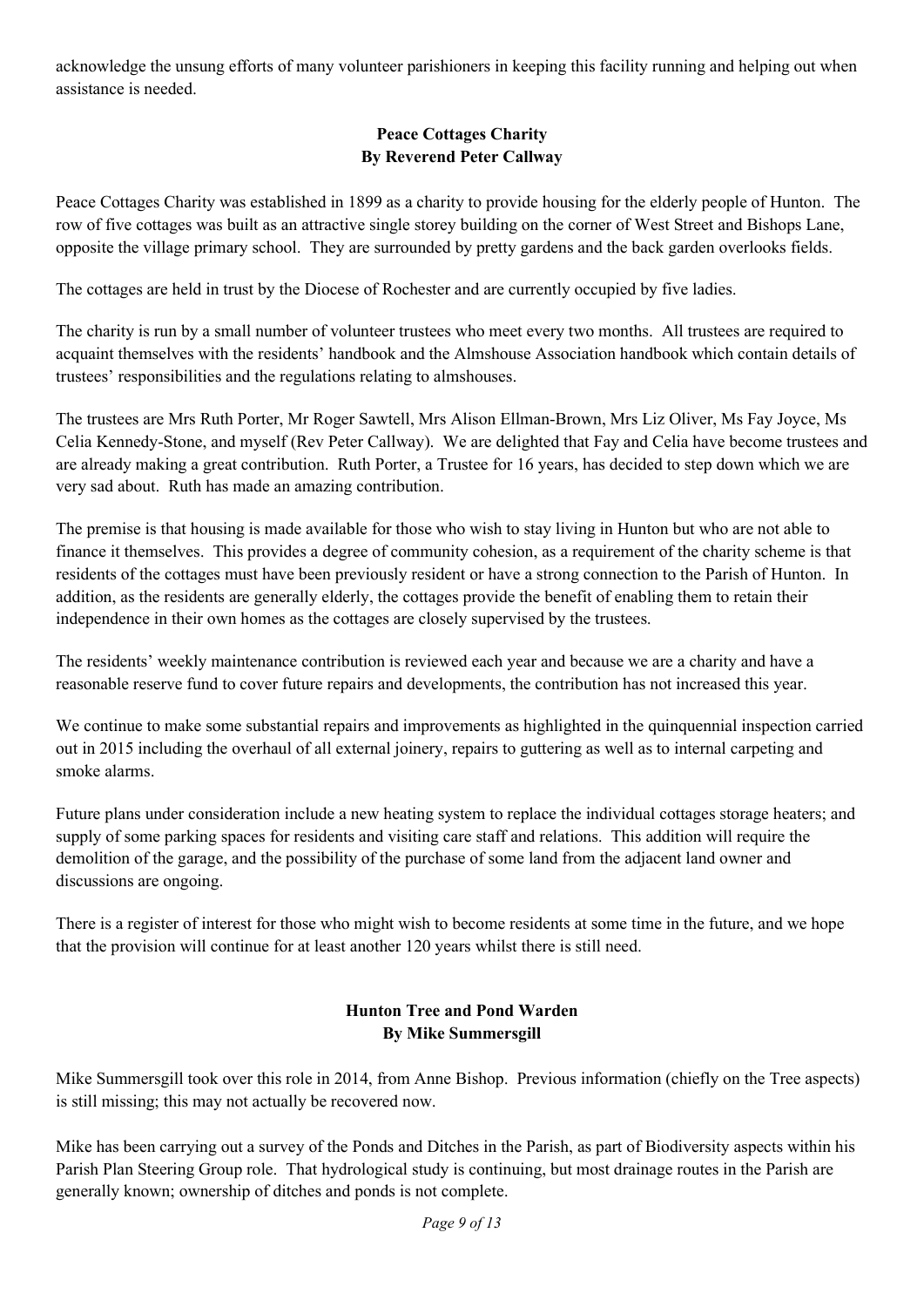In respect of Trees, Mike has attended further Kent Tree & Pond Partnership training this past year, covering pond monitoring and tree pollination aspects. These have a nil course fee to the Parish, due to our annual voluntary contributions to Kent Tree & Pond Partnership. We hosted a 'recording day' for 7 tree wardens in September at Hunton Court grounds, led by the Hadlow tree warden; this allowed us to learn and practice how to record trees. Comparing our results against records of some trees made 20 years ago also provides good information for the national archive; we have both the tallest and widest Cork Oak trees in Kent in the Parish, plus other major specimens at Hunton Court.

The parish commissioned a Condition Survey of its own trees on the Playing Field & Parish Hall area, something that is recommended to be done every few years. The results of that professional survey meant that one Poplar tree had to be felled, and one Oak cleared of dead branches. All the Limes around the Hall were cleared of trunk debris and a couple were further trimmed, but all seem to be healthy. The Hornbeam out the front of the Hall was crown-lowered, to prevent over-hanging limbs.

Cost to the Parish of the Condition Survey and two days of tree work was just over £1,000.

### **Hunton Walking Group By Ann Sawtell**

We have enjoyed 24 walks since our last update. All of these have had sunshine apart from three wet walks. We must be very good folk to be blessed in this way.

We have not ventured far this season and revisited some of our old favourites. No real incidents to report, apart from losing Phil in Shorne Woods. It was rather like the Agatha Christie tale "then there were none", as we subsequently lost another two who had gone to look for him.

Walkers are mainly our original group from the formation in 2011, we are all older but no wiser, perhaps more forgetful, we are fitter but less agile and welcome the odd helping hand over many a rickety style.

We are a close group who have shared each other's ups and downs, a birth and another death this year. Like Les, Maurice kept walking until near the end. We all greatly miss his wise words of wisdom and his Irish whit.

We are now experts on pubs serving good ales, with Roger Lee, Phil Nichols and Mike Summersgill being our chief tasters. They have only managed to get us barred from returning to one pub during the year.

We are not organised enough for a program of walks, we just decide a couple of days prior to a walk on what takes our fancy, it seems to work, there is certainly a lot of chatter and laughter ringing out.

As with other Hunton Groups, all are welcome to join us on 2nd and 4th Monday of the month.

# **Hunton WI By Jane Langdon**

Hunton WI has enjoyed another eventful year for the ladies and friends of our small village.

We have again learned a lot and been entertained by a wide variety of speakers at our monthly meetings. Particularly memorable ones included: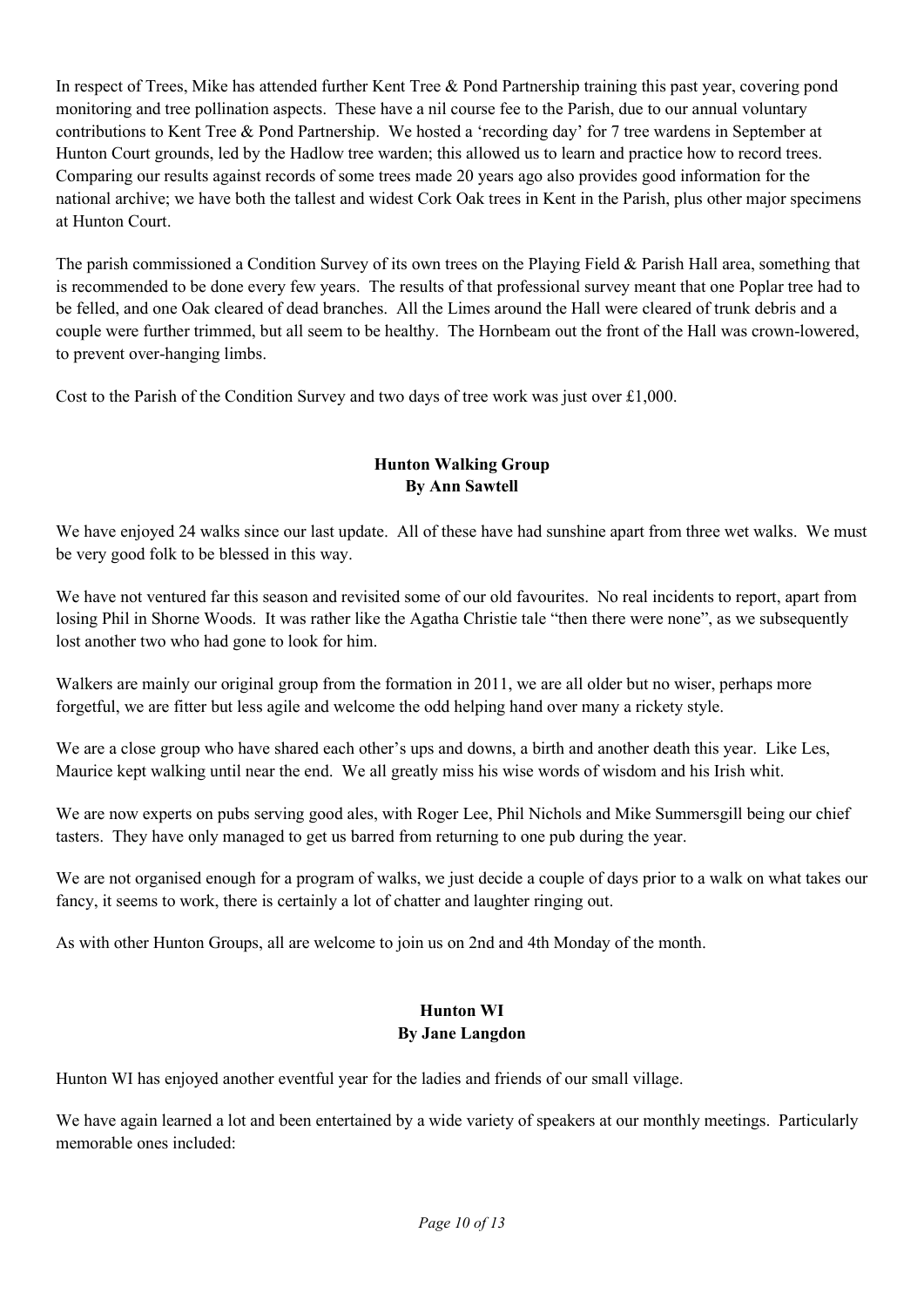Alison Surridge and her 'House of Rhythm', this was an exhilarating evening with everyone taking their part playing African drums, resulting in a stunning final performance!

A talk by Melanie Gibson-Barton on the city of Bruges made us think that this would make an interesting weekend break.

A couple from the village, David and Sue Heaton, have set up a smallholding, producing high quality pork from Gloucester Old Spot pigs (Spot On Produce). They gave us a highly amusing and informative talk on their efforts to set up their business.

We again held a Christmas Craft evening in November, as this was so popular last year. This time we turned our hands to making quilling Christmas cards (very fiddly but worth it!), and peg fairies for the tree.

We decided against a traditional Christmas Party this year and the committee put on a 'Murder Mystery' evening. We do not appear to have an aspiring Sherlock in our midst, as no one was able to correctly identify the murderer.

We have continued with our occasional theatre trips, the latest being to Gary Barlow's 'Calendar Girls', which was thoroughly enjoyed by all who went.

Our 'Open Meetings' have proved to be very popular, both with non-members and with the men in the village, helped no doubt by having a licenced bar at the village club! We try to provide speakers who will appeal to a wide audience, and the numbers attending suggest we have succeeded.

The journalist Bob Ogley's talk on 'Doodlebugs and Rockets' recounted how Kent became known as Doodlebug Alley in WW11. Some members of the audience even had personal memories of those events.

## **Hunton Gardening Club By Lesley Lee**

Like so many other groups in our village, Hunton Gardening Club only exists because volunteers are willing to give up their time.

In 2016, Des & Lynne Garnham again ran the Plant & Produce stand at Hunton Fete and, thanks to their efforts, their helpers, those who grew and donated plants and produce as well as those who purchased items, raised a record amount for village projects.

Gardening Club members continued to help to maintain St Mary's Churchyard, and contributed produce to the Pop-Up shops.

Our two annual social evenings and suppers included a 'Save our Magnificent Meadows' presentation by Mary Tate from the Medway Valley Countryside Partnership which resulted in several villagers starting their own small wild flower meadows. We also enjoyed a talk from Hadlow Tree Warden, David Carey, who works with our own tree warden Mike Summersgill, about ancient trees and in particular ones in and around Hunton.

In June during an evening visit to three local Hall farms followed by supper, we learnt from Peter Hall about growing organic crops, flood minimisation and conservation work and from Ray Morris on how the RSPB works with farmers to protect and encourage our birds.

New members are always welcome, whether they are experienced professional gardeners or just interested in maintaining their own gardens or simply visiting ones created by other people.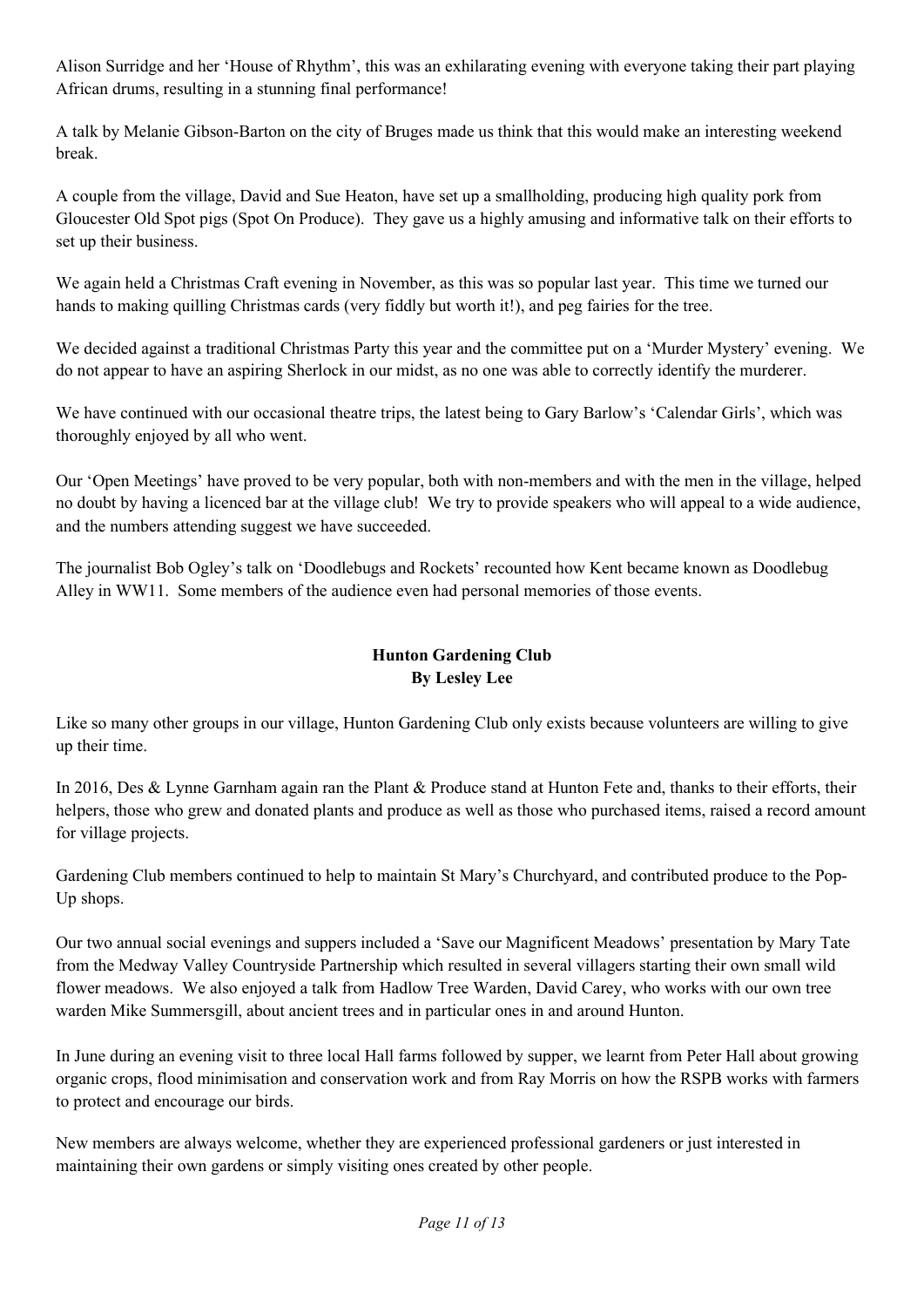#### **Hunton Primary School By Stuart Murdoch**

I took over as Headteacher in March, with Ed Ming as Assistant Headteacher.

The relationship between the school and the community has not been that strong in the last three years, but we would like to build up that relationship. We have already held a meeting with the Hunton Herald editor, with children from the school contributing to the Herald.

### **St Mary's Church By Alison Ellman-Brown**

St Mary's has found itself in a very healthy position. Yes, we need more people on Sunday mornings, but the support we have from our community, for which we are very grateful, is amazing.

High days and special events are always well supported, not only in attendance, but also taking part in the event itself.

I would like to thank all those who have managed to raise funds to keep St Mary's in such a good state.

The church is well supported by the village hall for weddings, thanks to Kathy Reid.

Our lunches with Lesley Lee and her team have been a great community effort and enjoyed outside the village.

The churchyards are really looking in good condition and these are important, as is the internal refurbishment of the church, which was completed at the end of last year. Many thanks must be given for all monies raised by grants and fund raisers. The Friends of St Mary's have been, as always, a huge support.

Thanks are also due to Rector Peter Callway and his ministry team, along with all participants in services.

## **Friends of St Mary's By Ron Porter**

We have enjoyed another successful year thanks to the support we receive from so many of you as Members, attending our Supper Dance, eating our beef burgers and hot dogs and through the generosity of village organisations such as the Christmas Market through Ann Sawtell. Ann has stepped down from running that successful annual event and we at Friends would like to publicly thank her for allowing us to take part each year and for having a share of the proceeds.

The internal redecoration of the Church was completed last year and it really has made a stunning difference. Sadly, those decorations were slightly damaged by water just above the door but we are assured that the PCC have that in hand. If you have not seen the interior then you should try if you have the chance.

The PCC are awaiting the Quinquennial review which inter alia shows what priorities for the maintenance of the Church are required. That review is imminent but we at Friends are already considering repair to the outside perimeter wall, the pointing of the tower and possibly refurbishment of the listed gravestones. The PCC is looking at the possibility of installing a toilet in the Church and, with FOSM funding, the maintenance of the Church and its surroundings does help them with their plans by giving them much greater flexibility.

*Page 12 of 13*  This year we will be at the Fete as usual and Sue and Lawrence Martin are holding just one open train day this year on Sunday 30th July and we at Friends will be the beneficiaries of that. I hope that many of you will come and enjoy the new extended track. Each ride is now about 20 minutes long, plus teas and refreshments and children`s entertainment. At the Christmas Santa event the Martins had to turn away 100 ticket applications, such is the popularity of this event,